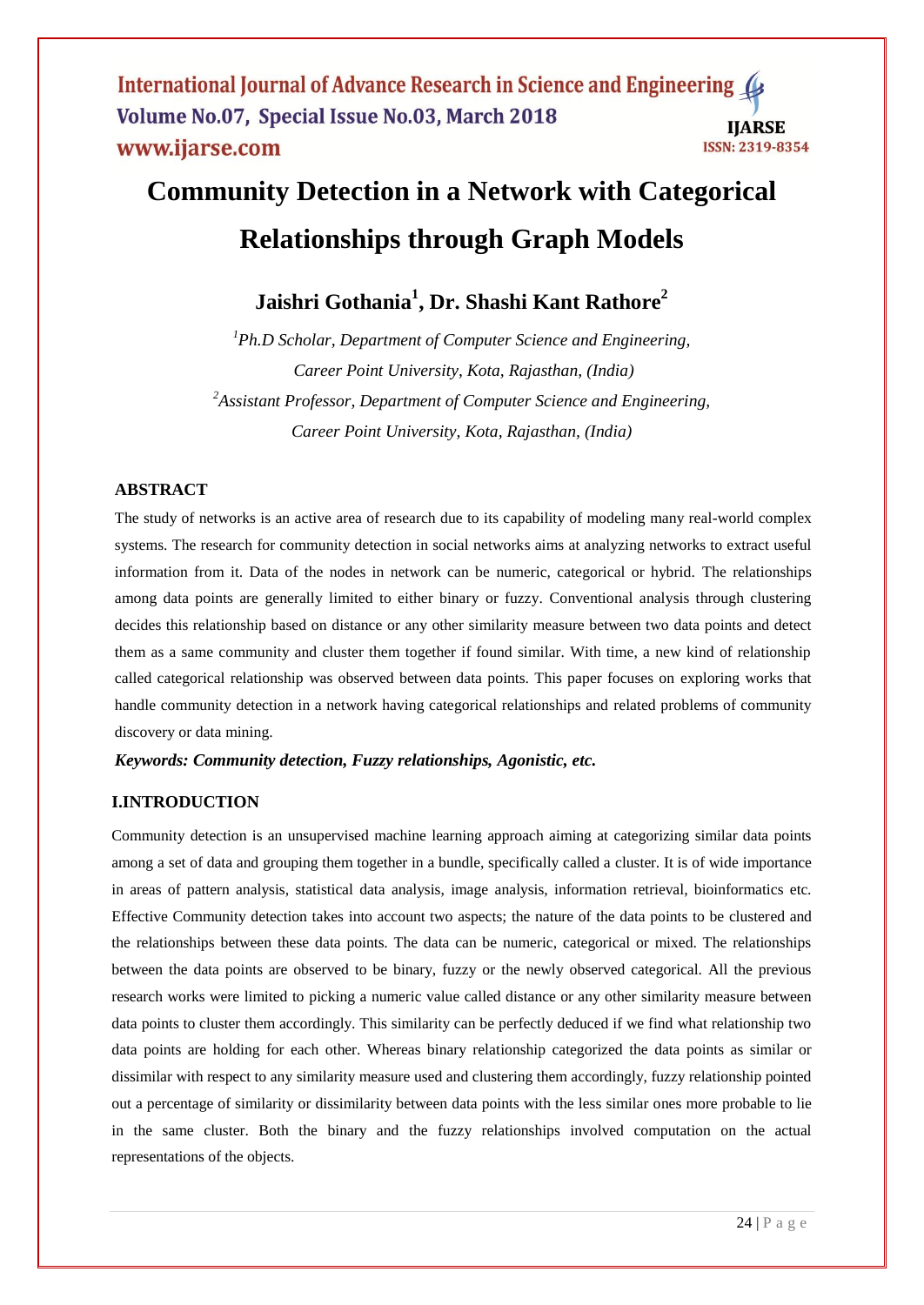Our goal is to study the factors which sway relationships and to study the categorical and correlations between data points or data objects. A fundamental problem related to these social networks is the discovery of "clusters" or "communities". A community is a subset of data objects in a graph or a cluster of densely connected data nodes of a network.

# **II.COMMUNITY DETECTION IN SOCIAL NETWORKS**

Now these days social networking(SN) gain popularity due to its ease of use ,we all know that social network facilitates users to interact, communicate and share on World Wide Web. Recently social networks become vogue due to its popularity, commerciality and trendiness.

A brief overview of some of the previous work in the area of community detection to give the reader a sense of current methods.

# **A. Disjoint Community Detection**

As pointed out by Kelly et al[1] the majority of current methods work treat the problem of locating communities as a hierarchical partitioning problem. According to this approach, the community structure of a network is assumed to be hierarchical; individuals form disjoint groups which become subgroups of larger groups until one group, comprising the whole society, is formed. Such methods for a tree of subgroup relations called a dendrogram. A dendrogram allows the community structure of a network to be at various resolutions.

# **B. Overlapping Communities**

Kelly et al<sup>[1]</sup> also observed that while hierarchical grouping is valid for some types of networks, e.g., organizational networks or taxonomies, intuition and experience suggest that social networks contain pairs of communities that overlap while not containing each other as a sub-community. Consider an individual in a social network representing "friendship".He or she may have friendship relations across many different social circles, such as those formed in the workplace, by a family unit, by a religious group, or by social clubs. In this case, assuming social structure of the network to be hierarchical might lead to missing important information about members' attachment to the numerous social circles with which they concurrently interact.

# **III.COMMUNITY DISCOVERY METHODS IN COMPLEX NETWORKS**

In recent years detection of communities in complex network has attracted a lot of attention. To discover such communities researchers are putting their effort by applying different methodologies.

# **A. Density Based Community Detection**

As pointed out by Coscia et all  $[2]$  the community is defined as a group in which there are many edges between vertices, but between groups there are fewer edges. The aim of a community detection algorithm is to divide the vertices of a network into some number k of groups, while maximizing the number of edges inside these groups and minimizing the number of edges that run between vertices in different groups. In density based community detection they consider the connection between two vertices a particular kind of action. Hence, if they group entities by maximizing their common actions, we also group them by maximizing the edges inside the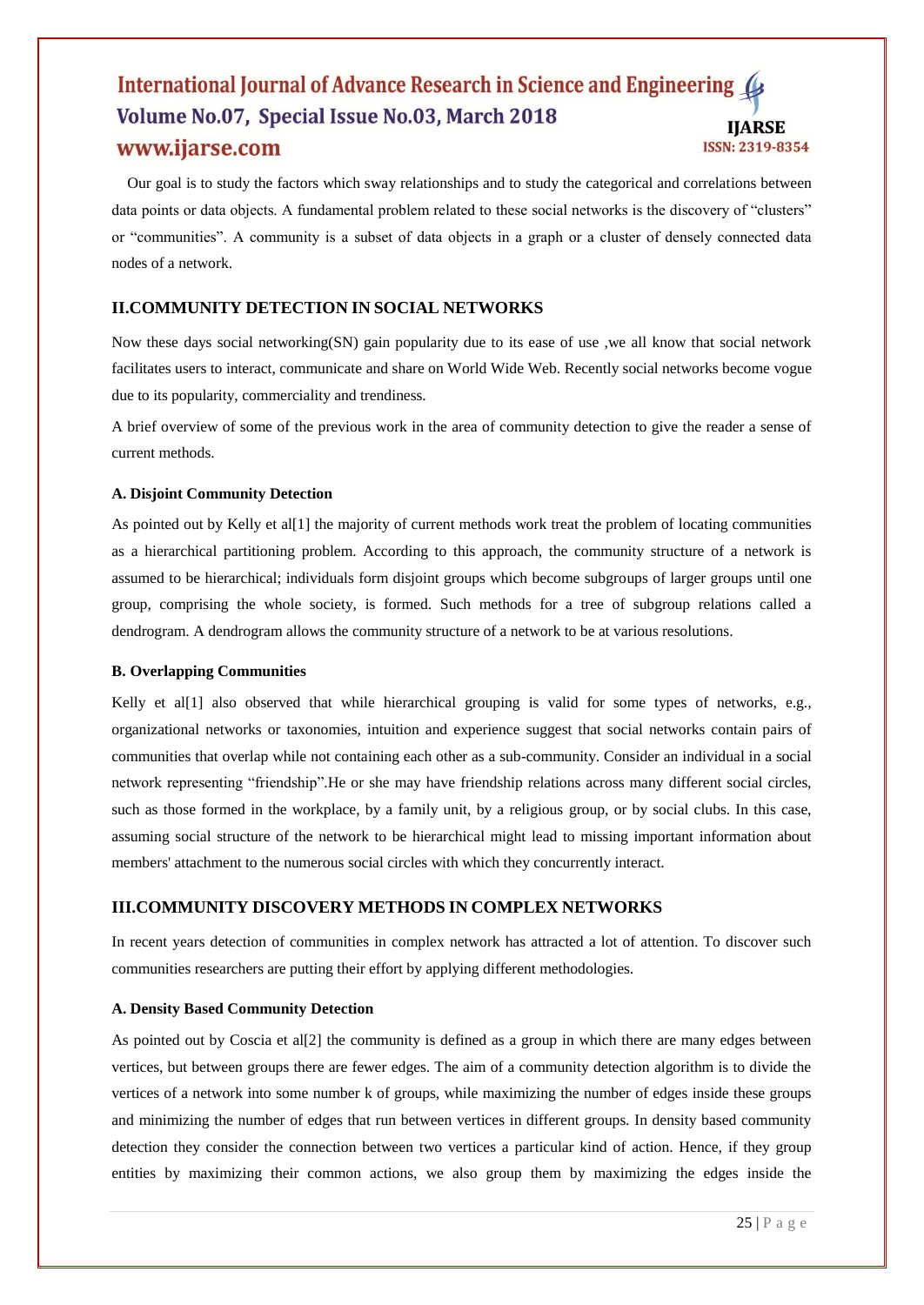community. Community discovery is exactly the same if the edge creation is the only action recorded in the network representation.

# **B. Vertex similarity-based Community Detection**

As pointed out by Fortunato [3], it is natural to assume that communities are groups of vertices that are similar to each other. One can compute the similarity between each pair of vertices with respect to some reference property, local or global, irrespectively of whether or not they are connected by an edge. Each vertex ends up in the cluster whose vertices are the most similar to it. By considering an evolving setting in our problem representation, together with the presence or absence of a particular property (i.e. a label of the vertex), we can model the similarity measures as the similarity of the set of actions.

#### **C. Action-based Community Detection**

Entities can be grouped by the set of actions they perform inside the network. For example, in [4] a multi-mode network is considered in which users are connected to queries and ads. Two users are seen as being part of the same community if they are connected to the same queries (i.e. they perform the same actions) even if they are not directly linked to each other. The discovery of communities based on this method can be performed considering or not the presence of a direct link between entities.

#### **D. Influence Propagation based Community Detection**

In [5] the concept of a "tribe" has been introduced, a tribe is defined as a set of entities that are influenced by the same leaders. A node is a leader if it has performed an action and, within a chosen time bound after this action, a sufficient number of other users have performed the same action. The role of social ties in this influence spread is considered. Thus, according to our definition, the set of users that frequently perform the same actions due to the influence of their leaders are considered as being a community.

# **IV.APPLICATIONS OF COMMUNITY DETECTION**

Community detection involves the collection of information from a (usually fairly large) number "unit". These units may be people, or organizations, or towns, or families, or departments, etc; the information collected may be of any kind - eg financial information or opinions in the case of surveys of people, or information about numbers of employees and organizational structures in the case of a community detection in an organizations. In sociology ,biology and computer science disciplines where systems and networks are often represented as graphs, there discovering communities have great importance.

*Structure:* Community discovery is to define the community exactly as a very precise and almost immutable structure of edges. Often these structures are defined as a combination of smaller networks[2].

*Closeness:* A community can also be defined as a group of entities that can reach each of its own community companions with very few hops on the edges of the graph, while the entities outside the community are significantly farther apart[2].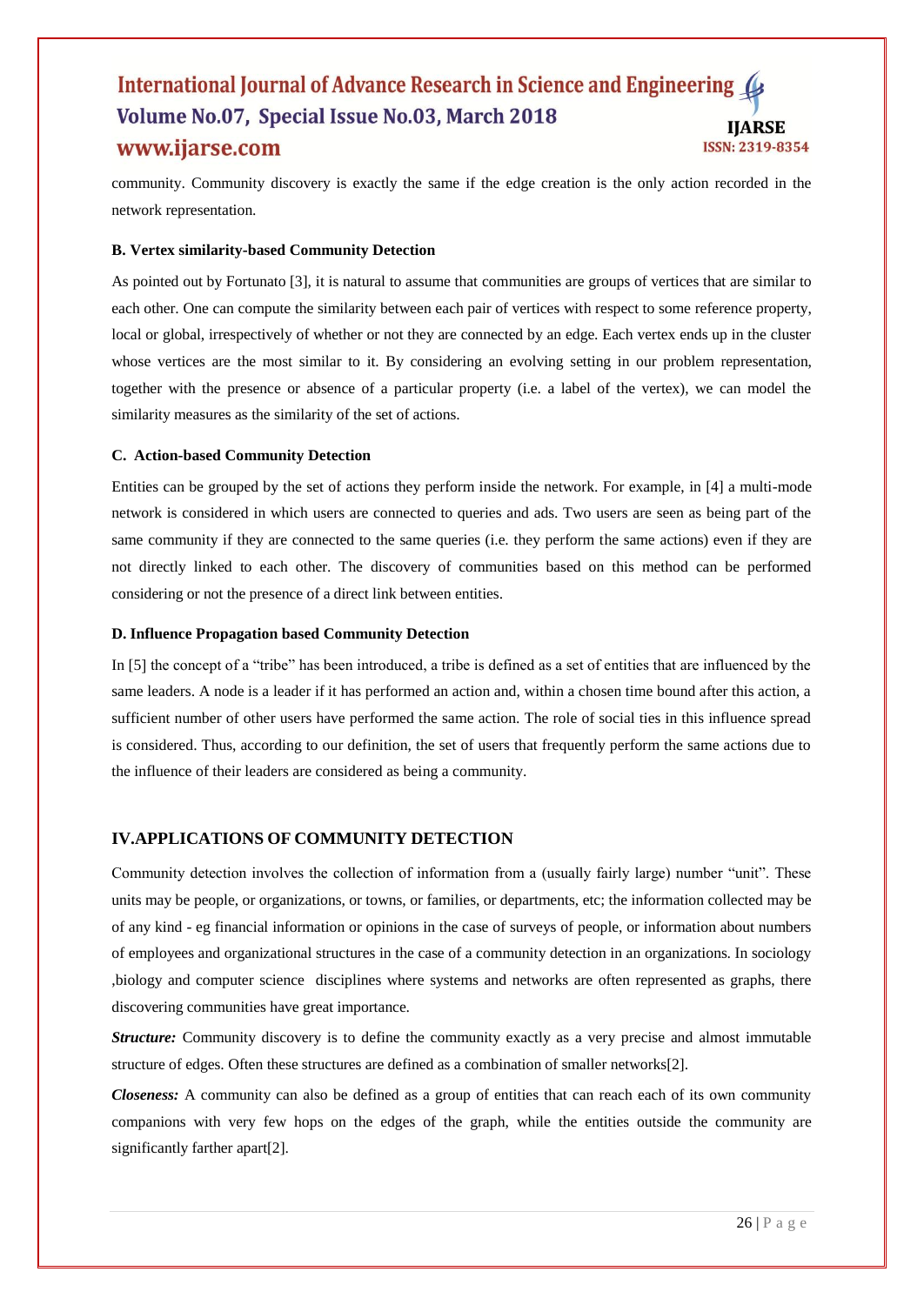*Bridge Detection:* The community discovery approaches based on the concept that communities are dense parts of the graph among which there are very few edges that can break the network down into pieces if they are removed. These edges are "bridges" and the components of the network resulting from their removal are the desired communities[2].

*Link Clustering:* Instead of clustering the nodes of a network, it is the relation that belongs to a community, not the node. There-fore they cluster the edges of the network and thus the nodes belong to the set of communities of their edges[2].

*Diffusion:* Communities are groups of nodes that can be influenced by the diffusion of a certain property or information inside the network. In addition, the community definition can be narrowed down to the groups that are only influenced by the very same set of diffusion sources[2].

*Internal Density:* In this we can discover community by directly detecting the denser areas of the network[2].

*No Definition:* There are a number of community discovery frameworks which do not have a basic definition of the characteristic of the community they want to explore. Instead they define various operations and algorithms to combine the results of various community discovery approaches and then use the target method community definition for their results[2].

*Feature Distance:* A community is composed of entities which present everywhere and share a very precise set of features, with similar values (i.e. defining a distance measure on their features, the entities are all close to each other). A common feature can be an edge or any attribute linked to the entity (in our problem definition: the action). Usually, these approaches propose this community definition in order to apply classical data mining clustering techniques, such as the Minimum Description Length principle [6, 7].

# **V.CORRELATION CLUSTERING**

Bansal et al proposed Correlation Clustering in [8] which was successful enough to eradicate all the issues encountered in the traditional clustering algorithms. Instead of some distance/similarity measure, it uses a similarity relation to consider the objects similar if they hold this relation and dissimilar if not. The clustering methodology required edge-labeled graphs with edges signed as positive or negative. Clustering depends on edge labels and can have any number of clusters. Clustering is based on the notion of maximizing agreements and minimizing disagreements. Here, agreement means the sum of number of positively signed edges inside clusters and number of negatively signed edges between clusters. Disagreement, therefore, means the sum of number of negatively signed edges inside clusters and number of positively signed edges between clusters. Mathematically expressed, for a graph  $G = (V ; E)$ , where V is the set of objects to be clustered and E edges denoting relationships between V, a function  $s : E \to \{+, -\}$  is defined to assign a sign for each edge, with sign + denoting the similarity and - denoting dissimilarity. Therefore, for correlation clustering, a signed graph as  $(G; s)$ is used. Any similarity distance or real distance is used for the signing of edges.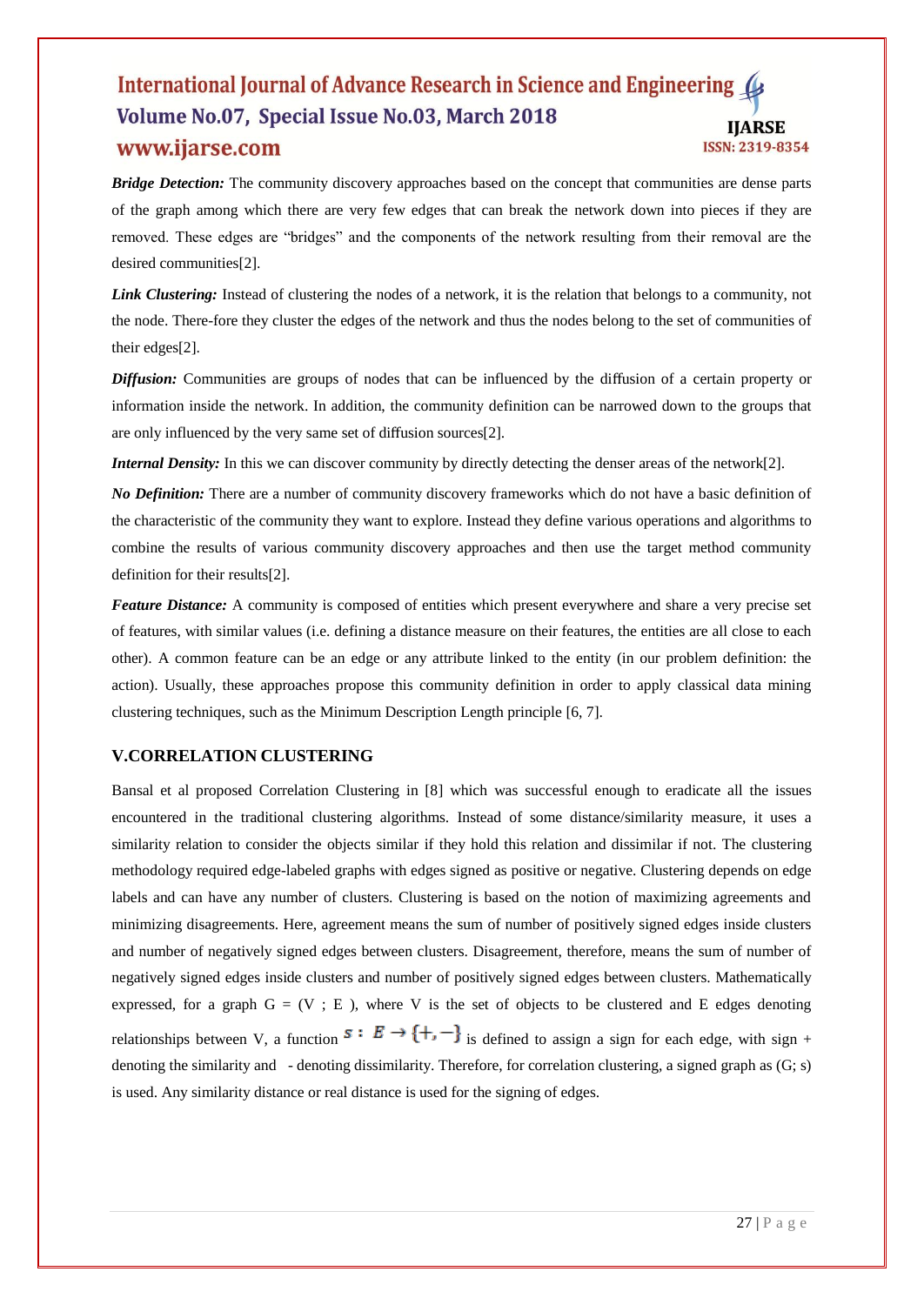# **A. A note on Conventional Clustering**

Therefore, for correlation clustering, a signed graph as (G; s) is used. Any similarity distance or real distance is used for the signing of edges. The data in the form of audio files, video files, texts, documents, records etc is continuously increasing giving rise to the need of determining patterns of related data from bulk of data for future uses like storage, searching, sorting, updating etc. Clustering, an exploratory task of data mining, aims to analyze and group related data in clusters. Earlier, data used to be considered only numeric. With time, data was further classified to be of categorical nature or a mix of numeric and categorical. Categorical data involves grouping of data in terms of the attributes the data holds, for example, age or blood group of a person, state of a country, type of rock etc. Mixed data contains both numeric and categorical attributes of data. There have been proposed umpteen numbers of clustering algorithms for numeric, categorical and mixed data. All the clustering approaches can be further classified into:

*Hierarchical Clustering Approach***:** Include the clustering algorithms that seek to build a hierarchy of clusters. The clustering technique can be further divided into

- *Agglomerative or "Bottom-Up" approach*: The clustering algorithm involving an agglomerative approach for clustering starts with every data point in its own cluster with merging between clusters on their way up to the hierarchy.
- *Divisive or "Top-Down" approach:* The algorithm with a divisive approach begin with data points in their own clusters and merging with the others on the way down the hierarchy.

**Partitioning approach:** The data points are decomposed or partitioned into disjoint set of clusters with subsequent iterations of the algorithm. The algorithms run in an iterative fashion until convergence or till all the data points are not clustered.

*Density-Based Approaches:* It is a subpart of the partitioning approaches with areas of high density denoted as clusters and the remaining data points as outliers or border points.

*Grid-based approaches:* This is again a partitioning approach which partitions the attribute space covered by data objects into segments/cells/regions. Thus it utilizes the topology of the data space. This space-partitioning is then used for data partitioning according to membership in regions.

*Machine Learning approaches:* These approaches use a sample of pre-classified data to train themselves. A relation between the attributes and categories is established which is used to categorize actual data.

*High-Dimensional Data clustering approaches:* With high dimensions, clustering becomes a tedious task, mostly because of the lack of separation of data points at such high dimensions, also referred to as the "Dimensionality curse".

# **B. Edge Labeled Graphs**

An edge-labeled graph  $G = (V; E; L; Lo; f)$ , where the set of vertices V corresponds to the objects to be clustered, the set of edges E comprises all unordered pairs within V having some relation (i.e., whose relation is represented by a label other than the Lo label), and the function f assigns to each edge in E a label from L. Here, the label L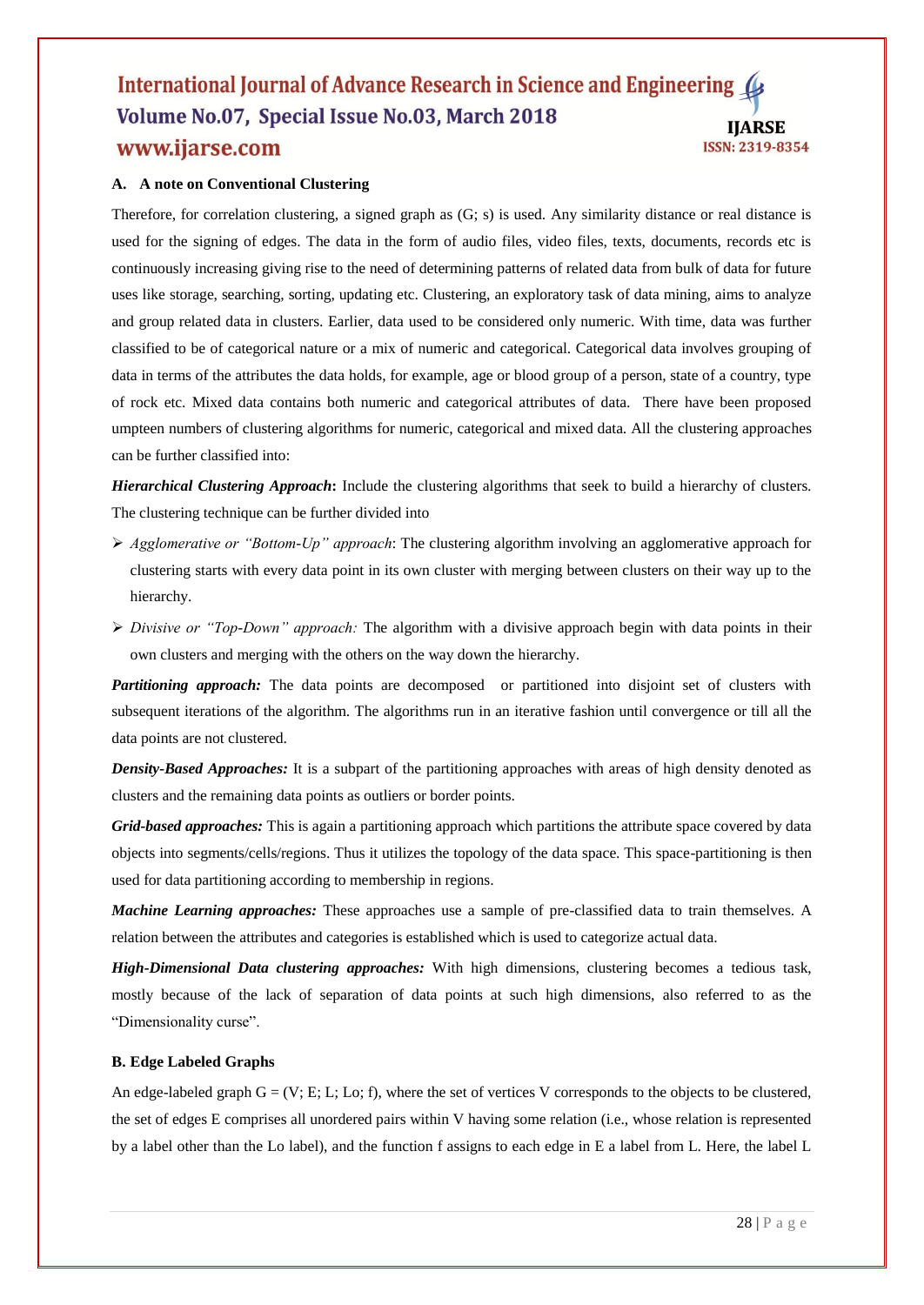shows relationship between two vertices, represented through edges. More than two vertices having same relationships can also be joined through similarly labeled edges joining these vertices.

# **C. Agnoistic learning**

The correlation clustering problem by Bansal et al in [8] represents function f in a given limited hypothesis language. This can be termed as agonistic learning [9,10]. When the clustering is not perfect, that is all the positive edges cannot be put in a single cluster leaving behind the negative edges, a trivial solution is agreeing with half of the edge labels for clustering. For example, in case of more positive edges and less negative edges, all the vertices could be put in a single big cluster and if not, then each vertex would lie in a different cluster. The observation results agreeing with atleast half of the edge labels can correspond to an error atmost ½ using either all positive or all negative hypotheses.

# **D. Chromatic Correlation Clustering**

Inspired from the Correlation Clustering by Bansal et al [8], Bonchi et al[11,12] extended the work to assigning colors to edges instead of signs. These colors acted as labels to the edges. Similarly colored edges showed similar relations between the adjoining vertices and hence were expected to fall in the same cluster. An objective function was introduced for ensuring that the edges within a cluster are as much as possible, of same color. The contributions by Bonchi et al are briefly discussed below

*Chromatic Balls Algorithm:* A randomized algorithm for solving the chromatic clustering problem and providing approximation guarantee till the maximum degree of the graph.

*Lazy Chromatic Balls Algorithm:* One of the two alternative algorithms for overcoming the issues of Chromatic Balls; optimizes the proposed objective function iteratively.

*Multi Chromatic Balls:* For relations between objects denoted by a single label, Chromatic Correlation Clustering problem is a novel concept. For relations denoted by a set of labels, a generalized version of the Chromatic Correlation Clustering problem, Multi Chromatic Clustering problem has been defined and as a solution, Multi Chromatic Balls algorithm is proposed.

*Informed Chromatic Balls:* The issues in traditional clustering algorithm of not being able to cluster data objects having categorical relations called for clustering using edge labeled graphs, capable of representing both independent and co-independent relations. Correlation Clustering, followed by Chromatic Correlation Clustering proved as successful solutions to the problem of handling categorical relations. An Informed Chromatic Balls algorithm gives its contribution in the direction of revisiting the work of Bonchi et al [9,10]. An Informed Chromatic Balls algorithm is presented to increase the probability of better solution of the algorithm keeping its advantage of speed retained.

# **VI.CONCLUSION**

Community detection is a relevant problem in current scenario of social networking among people. The social media provides many types of relationships to exist among people or other entities of the network. These are best represented through labeled graphs. This converts community discovery into a component discovery